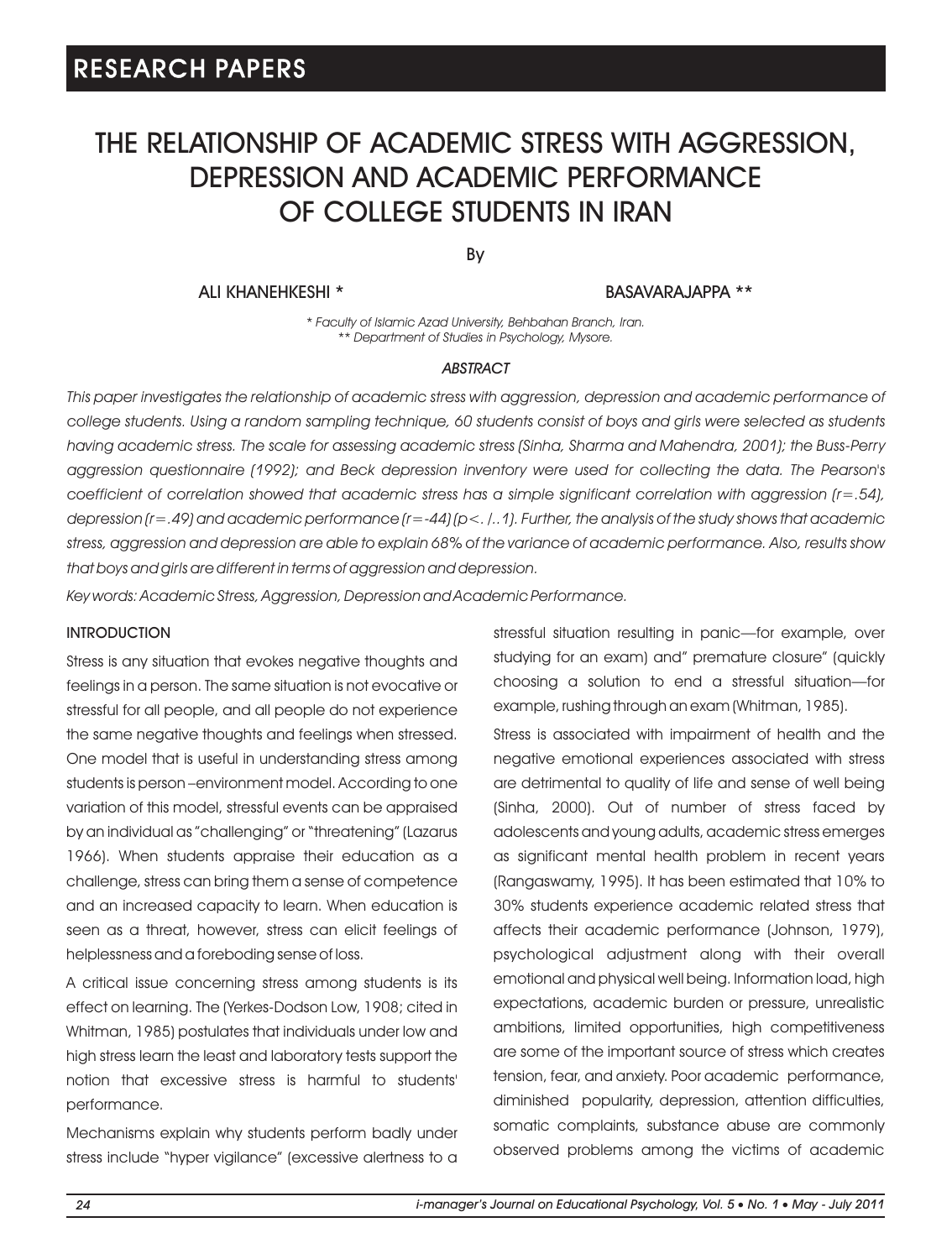stress without being aware of means to cope with them (Sinha, 2000).

Academic stress is a significant source of stress for many students (Hashim, 2003), covering not only examinations but also other academically related stressors such as fear of logging behind in the homework, writing assignment, working on individual and group projects, time pressure, lack of financial support, concern about academic ability, scheduling classes and required motivation to study (Tyrrel, 1992). For many students, the pursuit of higher education is a time of transition marked by a set of demands germane to the setting. Academic stress is the product of a combination of academic related demands that exceed the adaptive resources available to an individual. If a student is unable to cope effectively with academic stress, then serious psycho-socialemotional health consequences may result (Scott, 2008).

Some academic stress is normal for students, new stressors may arise because of exposure to new educational concepts for the first time on their life (such as mass media, internet, computer and so on), adjusting to new social setting (for example; change in medium of instruction, changing of residence, migration, peers pressure and shifting from one school to another one) and taking on a larger workload. Too much academic stress can contribute to depression, anxiety and physical illness (including headache, stomach ulcer, urine repetition) which can in turn negatively affect academic performance (Dedeyn, 2008).

MacGeorge et al (2009) in their study shows that academic stress is associated with a variety of negative health outcomes such as depression, anxiety and physical illness. They examined the capacity of supportive communication received from friends and family (emotional and informational) to buffer the influence of academic stress on health. Results indicated that the association between academic stress, depression decreased as instrumental support increased. Further, lack of emotional support was negatively associated with depression across the levels of academic stress.

A study of Smith, Kenneth and Sinclair (1998) found that

31% of 12 year and 25% of 11year old students are reporting symptoms of anxiety, depression and, or stress which fall outside the normal range. Significantly more females than males report these symptoms. Also, results showed that there correlation between stress and depression ( $r = 59$ ,  $p <$  %5), stress and anxiety ( $r =$  % 67, p  $<$  % 5) (in 11 year students). Also in 12 year student results showed that there are correlations between stress and depression (r = 70, p < % 1), stress and anxiety (r = % 64, p  $<$  % 1).

Struthers, Perry and Menec (2000) found that stress was negatively related to academic performance among school children.

Charles (1980) in his study on Basic determination of Academic Achievement showed that the cognitive profile is a basic determinant of an individual's level of academic achievement and an accurately identify specific learning deficits significantly contributing to low academic achievement.

Hinshow (1992) showed that conduct problems (aggression, hostility) affect academic achievement. Aggression and other externalizing behaviors directly affect engagement and learning. For example, children who are aggressive may spend relatively more time misbehaving or disciplined, reducing the amount of time they have to spend engaged in academic work.

### Need of the study

Unhappiness at school can be caused by a host of factors such as failure to live up to parental expectations, especially if the parents, consider the child's lack of achievement at school to be due to lack of ambition or applications, believe that they have a little control over their academic success, presence of severe discipline at home as a force to hard study, comparison of the student to his peers from the parents, spending much time for computer games and internet and no enough time for doing homework and study, presence of rigid, violent and strict teachers in schools, That, in turn can be culminate to severe stress, depression, poor academic performance and also drop out. The symptoms of depression begins as the lack of energy, unable to making relationship at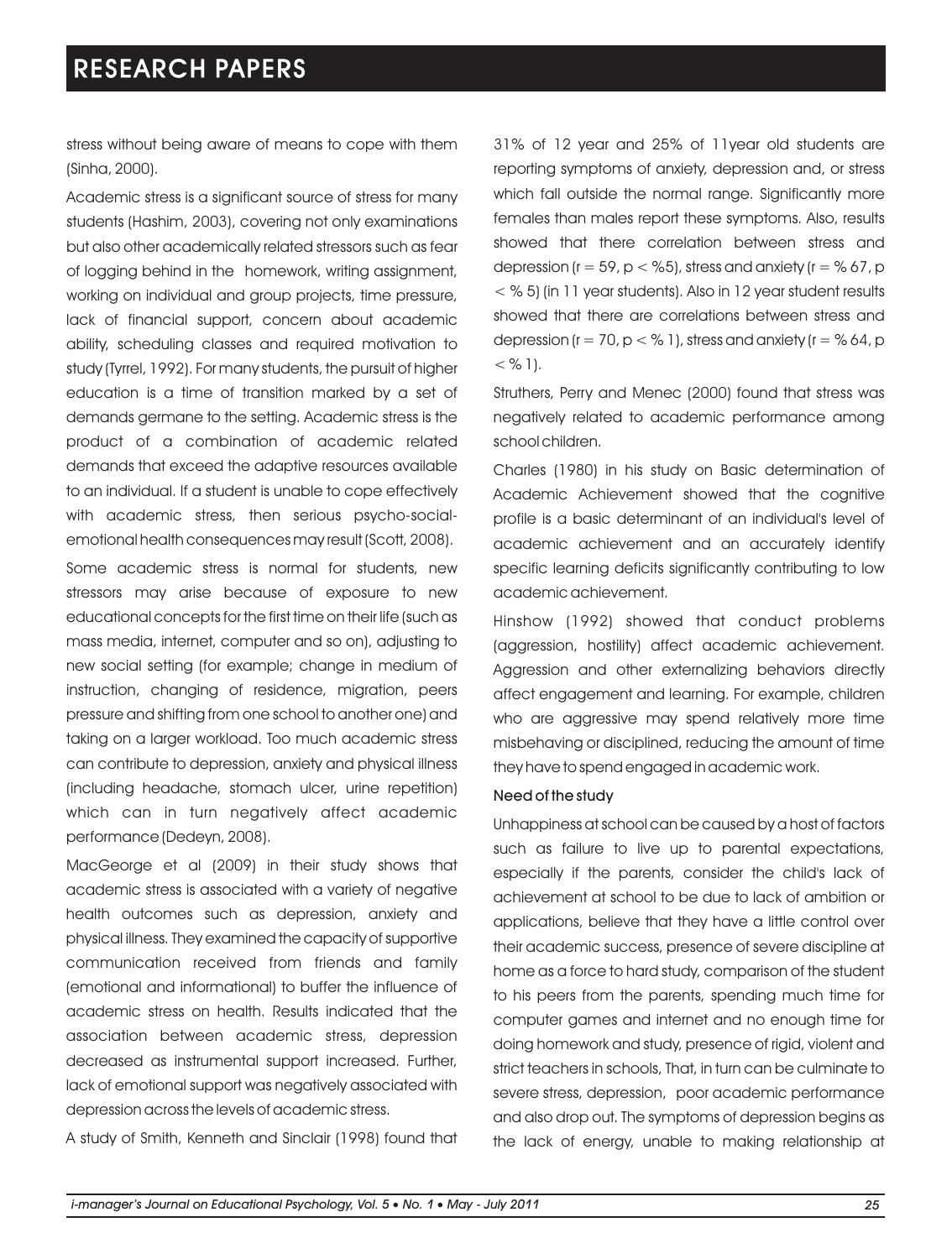home, refuse of social communications, school truancy and abstain of schooling (Gelder et al,1991). Thus identifying students experience with these variables and addressing these variables in practical setting may help students alleviate their experience of academic related stress and have a less stressful and possibly more fulfilling school career (kimberly & Smith, 2009).

## Methodology

## *Objectives*

- To study the relationship between academic stress l and aggression.
- To study the relationship between academic stress l and depression.
- To study the relationship between academic stress l and academic performance.
- To study the simple and multiple relationships among l academic stress, aggression and depression with academic performance.
- To comparison of academic stress, aggression, l depression and academic performance between the girl and boy students.

### *Hypotheses*

- There is a significant relationship between academic l stress and aggression.
- There is a significant relationship between academic l stress and depression.
- There is a significant relationship between academic l stress and academic performance.
- There are multiple relationships among academic l stress, aggression and depression with academic performance.
- The girl and boy students are different from the point l of academic stress, aggression, depression and academic performance.

## *Participants*

Using a random sampling technique, students in Azad university of Behbahan (in Iran) including boys and girls who had academic stress, selected with distribution of demographic variable like chronological age, and sex. 6o students consists of 30 girls and 30 boys who had high score in academic stress scale (mean score is 5.06), were selected as samples for the present study.

## *Procedure*

The design of the present study is an ex-post facto design with the following procedure.

- Contacting and obtaining permission from the l institution.
- $\bullet$  Screening the students for academic stress, depression and aggression using the research tools in the counseling centers.
- Selection of samples for research based on high score on academic stress.
- Administer research tools on the selected samples.
- Administer research tools on the selected samples.<br>• Obtaining the marks of selected student from the concerned institute.
- After the data Collection, the analyses of data have l done by using the appropriate statistical methods.

## **Instruments**

## *Scale for Assessing Academic Stress (SAAS)*

A 30-item self-report measure will be used for assess all possible major indicator of academic stress in terms of their presence or absence. This scale is made by Sinha, Sharma and Mahendra (2001) on a random sample of 400 (Male 200, Female 200) school student. SAAS measures five independent factors that are five components of academic stress indicating expression of academic stress through different channels: cognitive, affective, physical, social, interpersonal and motivational. All the items under each factor have fairly high loading ranging from 0.60 to 0.85. The subject has to select one out of two alternative responses (yes and no) for each item of the seal.

The test- re-test reliability of SAAS over the period of one month is 0.88 and split-half reliability is 0.75 indicating adequate reliability of the scale. Internal consistency of the scale is also adequate being in a range of 0.30 and 0.81.

When the pattern of distribution of SAAS scores of all the subjects as analyzed, the mean score was 5.06 with standard deviation of 2.78.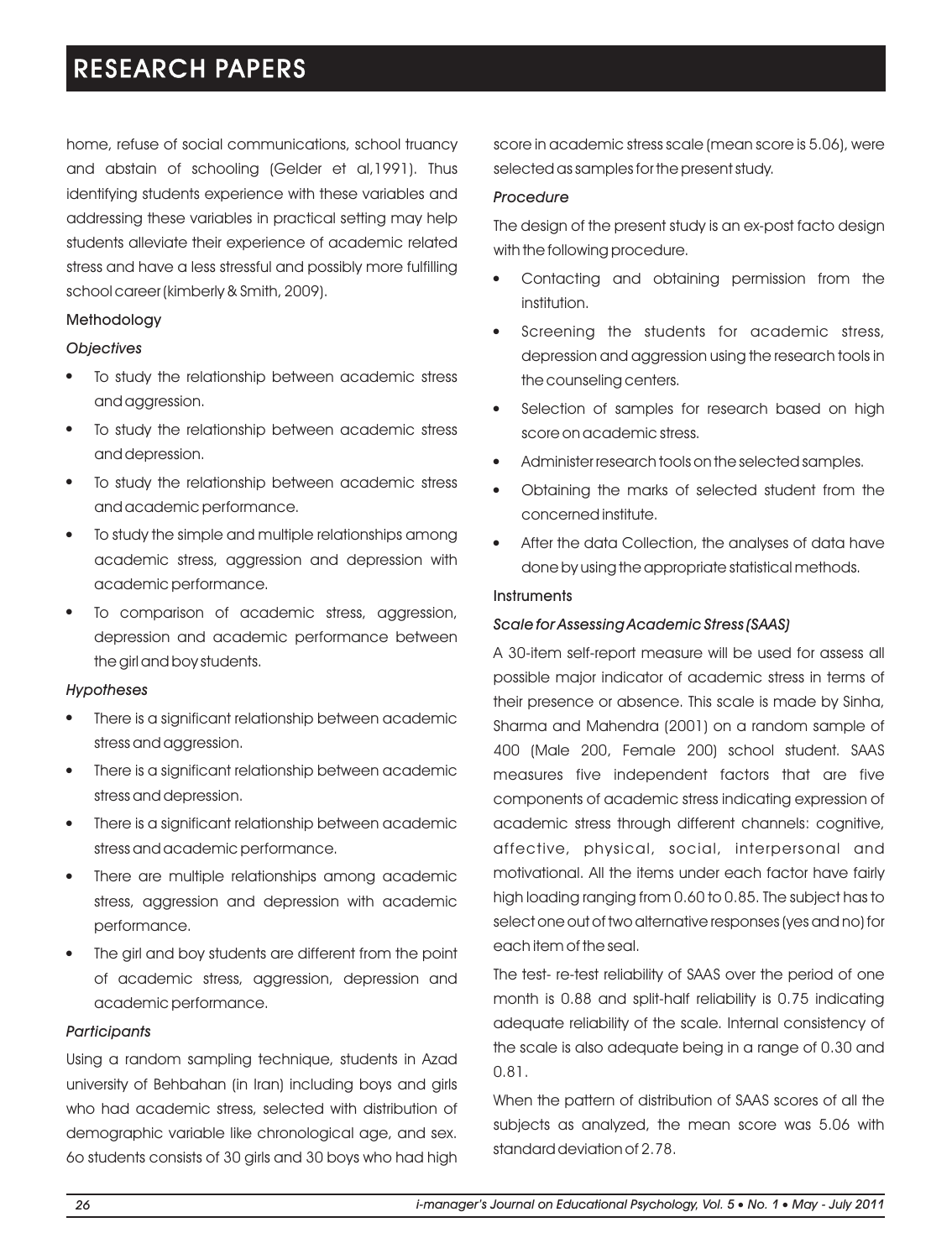### *Beck Depression Inventory (BDI)*

Developed by Beck et al in (1961) and reviewed several times since then. BDI is a 21-item self report measure to identify presence of severity of different symptoms of depression it is widely used tool with well proven psychometric properties reliability: Test-retest reliability has been studied in the case of 38 patients who were given the BDI on two occasions. It was discovered that the changes in BDI scores tended to parallel changes in the clinical reading of the depth of depression, indicating a consistent relationship between BDI scores and patient's clinical state. The reliability figures here were above .90. Internal consistency studies demonstrate a correlation coefficient of .86 for the test items, and the spearmanbrown correlation for the reliability of the BDI yielded a coefficient of .93. Content validity would seem to be quite high since the BDI appears to evaluate well a wide variety of symptoms and attitudes, associated with depression. One study addressing concurrent validity demonstrated a correlation of .77 between the inventory and psychiatric rating using university students as subjects. Beck reports similar studies in which coefficient of 0.65 and 0.67 were obtained in comparing results of the BDI with psychiatric ratings of patients (Linda, 1982).

#### *Buss-Perry Aggression Questionnaire*

The Buss-Perry Aggression Questionnaire (BPAQ; Buss & Perry, 1992) represents a revision of the Buss-Durkee Hostility Inventory (BDHI), including revisions of the response format and item content to improve clarity. Although, as with the Buss-Durkee scale, items for a 6 prior subscales were initially included in this measure, itemlevel factor analyses across three samples confirmed the presence of only 4 factors, involving Physical Aggression, Verbal Aggression, Anger, and Hostility. Items which were included in a planned Resentment subscale appeared to load with Hostility (confirming the relationship between Suspicion and Resentment seen in the original Buss-Durkee),and the items from a planned Indirect Aggression subscale appeared to be distributed across the other factors. 29-items, 5-point scale from 1 (extremely uncharacteristic of me) to 5 (extremely characteristic of me).

Internal consistency for total score is ranged from .72 to .89. Retest reliability for the BPAQ over nine weeks is satisfactory (correlations ranged from .72 to .80.

Construct validity for the Buss-Perry scale is supported, to some extent, by their relative associations with other selfreport measures of personality traits.

## Results and Discussion

To assess the simple relationships between the variables the Pearson's coefficient of correlation were used.

#### *Hypotheses 1*

The coefficient of correlation between academic stress and aggression in total sample was (.54) that is statistically significant (p<. /..1; N=60). Further, results show that the coefficient of correlation between academic stress and aggression in the girls( $r = .56$ ' n=30; p <. %1) and in the boys( $r=.51$ ;  $n=30$ ;  $p < %1$ ) that are significant (Table 1).

### *Hypotheses 2*

The coefficient of correlation between academic stress and depression in total sample  $(r=.49; N=60; p<. / . . 1)$ , in girls( $r = .61$ ;  $n = 30$ ;  $p < %1$ ), and in boys( $r = .38$ ;  $n = 30$ ; p<%5) which are statistically significant.

#### *Hypotheses 3*

Results showed a negative significant correlation between academic stress and academic performance in total sample  $\mathbb{R} = -0.44$ ; N=60; p<.  $(0.1)$ ; in girls (r= $-0.845$ ; n=30;  $p < \frac{9}{1}$ ; and in boys( $r = .40$ ; n=30;  $p < \frac{9}{1}$ ). This means that increased stress can lead to poor academic achievement.

### *Hypotheses 4*

Multiple coefficients of correlation were used for the assessment of this hypothesis. In this way, variables such as academic stress, aggression and depression as predictor

| <b>Variables</b>                                           | Academic stress Aggression |    |                                     | Depression |   |              | Academic<br>performance |                |              |   |                                   |              |
|------------------------------------------------------------|----------------------------|----|-------------------------------------|------------|---|--------------|-------------------------|----------------|--------------|---|-----------------------------------|--------------|
| Groups                                                     | M                          | F. | $\mathsf{T}$                        | M          | F | $\mathsf{T}$ | M                       | F              | $\mathsf{T}$ | M | F.                                | $\mathsf{T}$ |
| Academic<br>stress                                         |                            |    | $1 \quad 1 \quad .51$               |            |   |              |                         |                |              |   | .56 .54 .38 .61 .49 -.40 -.45 .44 |              |
| Aggression                                                 | .51                        |    | .54 .54 .67 .84 .82 .84 .67 .84 .56 |            |   |              |                         |                |              |   |                                   |              |
| Depression<br>Academic                                     | .38                        |    | .61 .49 .84 .82 .84                 |            |   |              | $\overline{1}$          | $\overline{1}$ |              |   | $1 - 71 - 82 - 76$                |              |
| performance - 40 - 45 - 44 - 67 - 84 - 73 - 71 - 82 - 76 1 |                            |    |                                     |            |   |              |                         |                |              |   |                                   |              |

Table 1. Coefficient of Correlations Between the Variables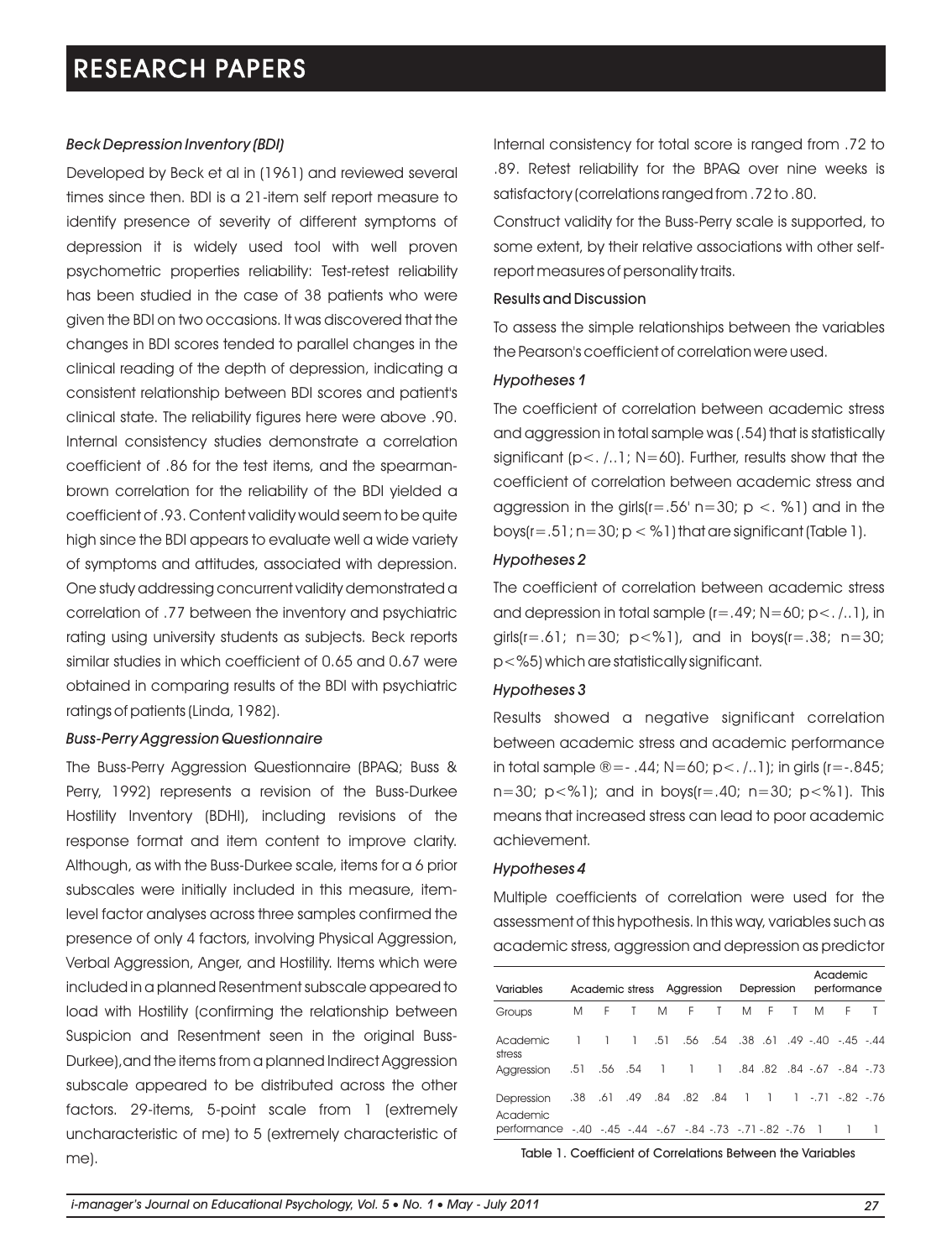| model<br>Enter<br>groups | Multiple coefficient<br>of correlation | R-Square | Adjusted<br>R-Square | Standard error<br>of estimation |
|--------------------------|----------------------------------------|----------|----------------------|---------------------------------|
| female                   | .88                                    | .77      | .74                  | .73                             |
| male                     | .73                                    | .53      | .47                  | 1.10                            |
| total                    | .82                                    | .68      | .66                  | .98                             |

Table 2. Multiple Coefficient of Correlation

variables and academic performance as a criterion variable were entered with the enter method into regression equation. The multiple coefficient of correlation between the variables in total sample  $(R=.82)$ and R-Square to explanation of variance of academic performance was (R2=.68) that implies 68 percent of variance of academic performance is able to be explained on the basis of predictor variables.

To determining the significance of R-Square analyze of variance were used. Since the proportion of observed F (39.38) with the degree of freedom (3, 56) is more than its critical value, the R-Square and sum up the regression is statistically significant (p<. /..1). Further, results show that there is a multiple correlation between the academic stress, aggression, depression and academic performance in girls (R=.88; R2=.77; DF; 3, 26; F=28.73; p<%1), and boy student(R=.73; R2=.53; DF; 3, 26; F=11.77; p<%1) (Table 3).

### *Hypothesis 5*

To assessment of differences among the variables in two groups independent t-test were used. Results showed that two groups are different in terms of aggression  $(t=3.45)$ ; df.58;  $p<$ ./..1) and depression (t=3.23; df.58;  $p<$ ./..1). Further, for more confidence, multivariate analysis of

variance were obtained findings like t-test.

## Conclusion

| Sex    | Model      | Sum of<br>squares | DF | Mean of<br>squares | F     | Sig.         |
|--------|------------|-------------------|----|--------------------|-------|--------------|
| Female | regression | 46.03             | 3  | 15.34              |       |              |
|        | residual   | 13.88             | 26 | .534               | 28.73 | $P < J_{11}$ |
|        | total      | 59.92             | 29 |                    |       |              |
| Male   | regression | 35.33             | 3  | 11.77              |       |              |
|        | residual   | 31.57             | 26 | 1.214              | 9.70  | $P < J_{11}$ |
|        | total      | 66.90             | 29 |                    |       |              |
|        | regression | 113.52            | 3  | 37.38              |       |              |
| Total  | residual   | 53.81             | 56 | .961               | 39.38 | $P < J_{11}$ |
|        | total      | 167.33            | 59 |                    |       |              |

Table 3. Analysis of Variance

In present study the relationship of academic stress with aggression, depression and academic performance has were investigated. The results of this study are discussed in terms of two axis: (1) the simple and multiple correlations among the variables. (2) The comparison of variables between the boys and girls.

### *Axis 1*

The pearson's coefficient of correlation showed that academic stress has a simple significant correlation to aggression, depression and academic performance. Further, the analyses of regression indicate that academic stress, aggression and depression have a multiple correlation with academic performance. These findings are conforming previous studies for example; Johnson, 1979; Sinha, 2000; Smith, 1998; Struthers, 2000; and Hindshow, 1992.

An explanation to this finding is that the students having academic stress usually use poor coping strategies which impress negatively their coping ways to stressful situations. The negative experience of situation will frustrate the person to getting his goals and may in turn lead to low selfefficacy that appears as depression, feeling of helplessness, spells of anger and violence. The consequence of these states can lead to low academic performance and drop out. Also, chronic stress releases the high level of cortisol that affect negatively the

|        | <b>Statistics</b> |       |      |                |                      |  |  |
|--------|-------------------|-------|------|----------------|----------------------|--|--|
|        | SD<br>Mean        |       | DF   | t              | sig                  |  |  |
| Female | 18.03             | 4.93  | 58   | .882           | N.S                  |  |  |
|        |                   |       |      |                |                      |  |  |
| Female | 32.63             | 12.50 |      |                | P < 9/1              |  |  |
| Male   | 42.80             | 10.22 |      |                |                      |  |  |
| Female | 29.87             | 7.69  |      |                | $P < \% 1$           |  |  |
| Male   | 22.70             | 9.85  |      |                |                      |  |  |
| Female | 14.67             | 1.88  |      |                | N.S                  |  |  |
| Male   | 14.06             | 1.44  |      |                |                      |  |  |
|        | Gender<br>Male    | 17    | 4.11 | 58<br>58<br>58 | 3.45<br>3.23<br>1.40 |  |  |

Table 4. Independent t-test Variables Sum of squares hypothesis Df Df error Mean squares F sig Academic stress 16.017 1 58 16.017 78 N.S Aggression 1550.72 1 58 1550.72 11.89 ./..1 Depression 770.72 1 58 770.72 10.45 ./..2 Academic performance 5.46 1 58 5.46 1.95 N.S

Table 5. Multivariate Analysis of Variance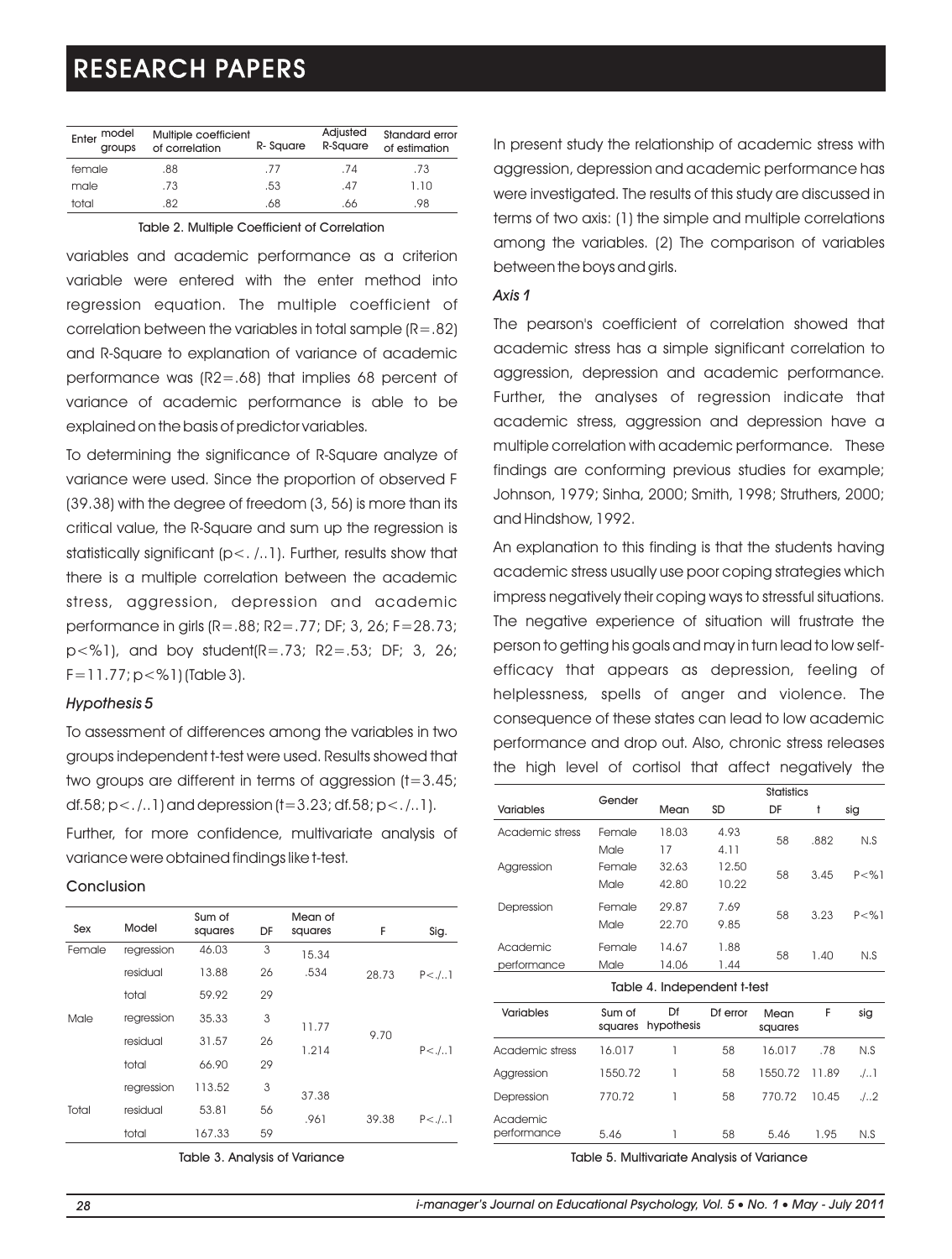hippocampus that is important in memory and learning. Therefore, high levels of kortizol can decrease the hippocampus cells and result in reduced memory and poor performance.

### *Axis 2*

The independent t-test and also multivariate analyses of variance showed that there is a significant difference between boys and girls in terms of aggression and depression.

One of the greatest risk factors for depression is simply being female. Women are at least twice as likely to experience all types of depressed states as are men. One possible explanation is that while women in general receive more social support than do men, they are also expected to offer more support. Because support-giving often involves them in the problems and stressors experienced by others, women may on average experience more stress than men (Paykel, 1991).

Gender differences in aggression have frequently been reported, such that men and boys show more aggression than women and girls, especially in terms of physical aggression (Burtun, Hafetz & Henninger, 2007). The difference in male violence is usually ascribed to inherited biology—mainly to adult males having 20 times as much testosterone as females.

A number of theoretical papers and some empirical evidence suggest that men, in response to stress, tend to externalize their negative affect, including in terms of aggressive acting out, whereas women show more internalizing feelings (Ogle, Maier-Katkin, & Bernard, 1995; Burns & Katkin, 1993; Taylor et al, 2000). Women also tend to choose distraction rather than rumination as a way of cognitively dealing with anger-inducing situations, whereas men tend to ruminate more about their anger (Rusting & Nolen-Hoeksema, 1998; Frodi, 1978). Research also indicates that female participants tend to inhibit the expressions of negative emotions (Tobin et al., 2000), and men are more likely to express these outwardly, particularly anger (Fabes & Eisenberg, 1992).

In general, this study indicated that within the studied population, a lot of them showed academic related stress. This can result from lack of resources for managing stress and anxiety to demanding homework and tasks related to the university. Some factors which led to academic stress were: too much assignment, parent's expectations, explanatory exams, time pressures especially during the exams, mixed classes (boys and girls) and fear of embarrassing and blaming in front of classmates, and climate conditions (the warm weather in the spring that makes students upset in the exam's sessions).

### Weaknesses and suggestions

The correlational nature of this study precludes making any causal conclusions. Therefore, several explanations of these findings can be proposed. For example, there is the possibility that depressive symptoms and aggressive behaviors may cause academic stress. Alternatively, academic stress may cause depression and aggression, i.e. students who are performing poorly may, as a result of the accompanying stress, be less able to manage and control their aggressive behavior.

Another limitation is that this study is carried out on a small sample of a large population. The results should be considered in context, and not be generalized to other segments of population without further investigations. In particular, similar studies should be conducted on a greater sample.

#### Here are some practical suggestions

Universities should include stress management techniques (e.g. problem-solving training, timemanagement training) especially for freshmen students that emphasizes the use of cognitive components to deal with academic stress.

Also, students can practice the following methods to manage their stress.

*Exercise:* exercise has been proven to have a beneficial effect on a person's mental and physical state. For many people exercise is an extremely effective stress buster.

*Assertiveness:* don't say yes to everything. If you can't do something well, or if something is not your responsibility, try to seek ways of not agreeing to do them.

*Nutrition:* eat plenty of fruit and vegetables. Make sure you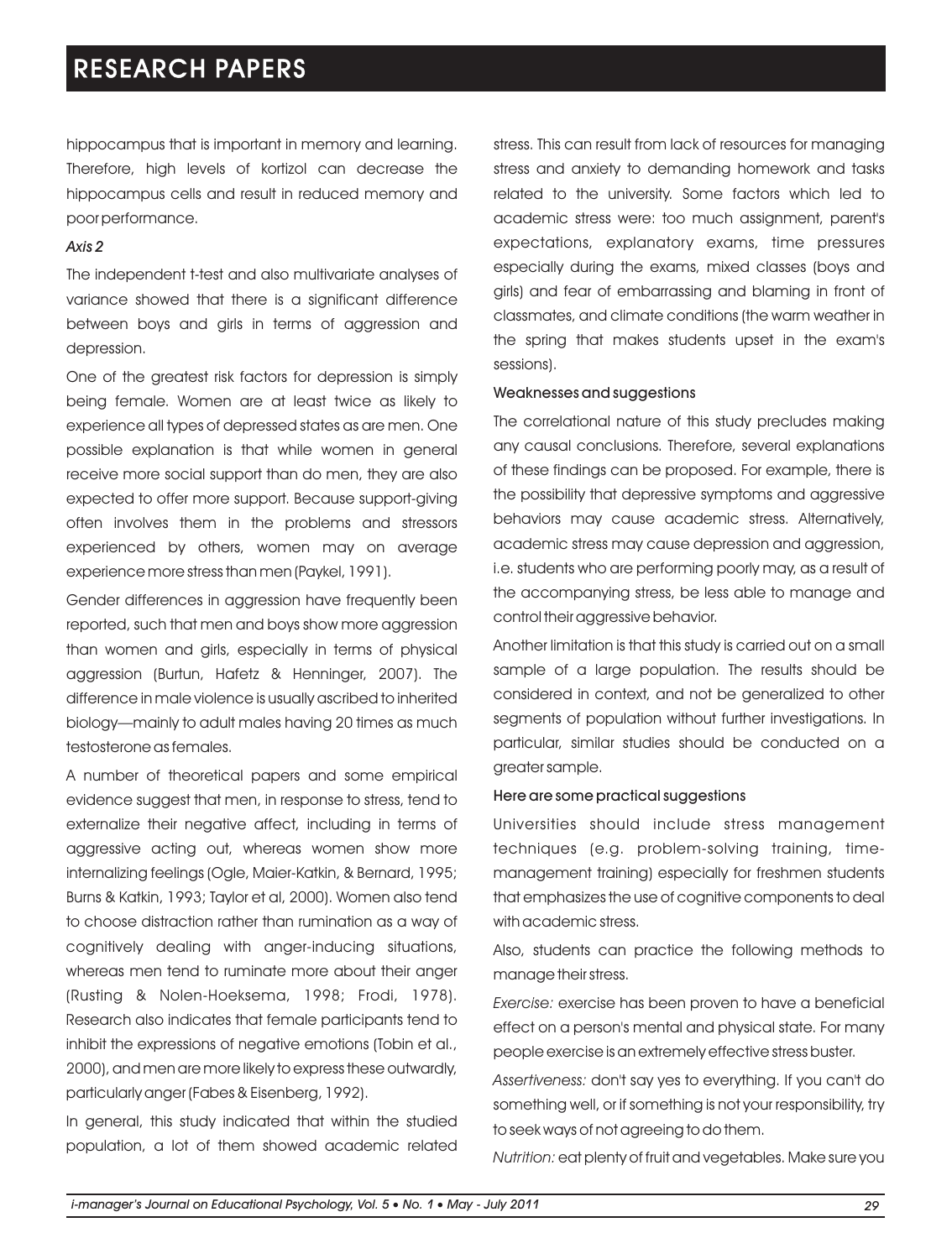have a healthy and balanced diet.

*Time:* make sure you set aside some time each day for yourself. Use that time to organize your life, relax, and pursue your own interests.

*Breathing:* there some effective breathing techniques which will slow down your system and help you relax. You can engage in deep, regular breaths from your diaphragm for a minimum of 2 minutes when exposed to a stressor or before entering into a situation that induces stress.

*Distraction:* when exposed with stress you can focus on visual, auditory, or tactile stimulation to distract from a stressor or stress response.

*Talk:* talk to your family, friends, and teachers. Express your thoughts and worries.

*Self-help books:* can help you to manage and control your stress.

*Relaxation techniques:* Meditation and massage have been known to greatly help people with stress.

*Thought stopping technique:* We all have internal conversations with ourselves every day. We all have a critical inner voice that can nag us and make us anxious, feel inferior and stop us from getting what we want out of life. It can make us feel bad about ourselves and may take the form of doubting ourselves, for example: "I never get things right", "I will never pass my exams". Thoughts like these can cause much anxiety. You can either just says "STOP" to yourself, or you can learn replace them with reassuring and more helpful, realistic statement like "I won't fail if I work a little harder. It will be fine".

*Seek professional help:* If the stress is affecting the way you function, go and see a counselor or therapist. Heightened stress for prolonged periods can be bad for your physical and mental health.

### References

[1]. Beck AT, Ward CH, Mendelson M, Mock J, Erbaugh J (1961). "An Inventory For Measuring Depression". *Arch. Gen. Psychiatry,* 4, 561–571.

[2]. Burns, J.W., & Katkin, E.S. (1993). Psychological, situational, and gender predictors of cardiovascular reactivity to stress: A multivariate approach. *Journal of Behavioral Medicine,* 16, 445-465.

[3]. Burton, L., Hafetz, J., & Henninger, D. (2007). Gender Differences in Relational and Physical Aggression. *Soical Behavior And Personality,* 35(1), 41-50. Retrieved fromhhttp://www.fordham.edu/academics/programs\_at fordham /psychology/burton.

[4]. Buss, A. H., & Perry, M. P. (1992). The aggression questionnaire. *Journal of Personality and Social Psychology,* 63, 452-459.

[5]. Charles. A. (1980). Cognitive Profile: Basic determinant of academic achievement. University of Vermont. *Journal of Education of Research,* Vol. 73, 195- 199.

[6]. Deden, Rachel (2008). A Comparison Of Academic Stress Among Australian and International Students, *Journal of Undergraduate Research,* University of Wisconsin-La Crosse.

[7]. Fabes, R.A., & Eisenberg, N. (1992). Young children's Coping With Interpersonal Anger. *Child Development,* 63, 116-128.

[8]. Frodi, A. (1978). Experiential and Physiological Responses Associated With Anger And Aggression In Women And Men. *Journal of Research in Personality,* 12, 335-349.

[9]. Gelder, B. D, Vroomen, J.H.M., & Van der Heide, L. (1991). Face Recognition And Lip-reading In Autism. *European Journal of Cognitive Psychology,* 3(1), 69-86.

[10]. Hashim , I. H (2003). Cultural and gender differences in perceptions of stressors and coping skill. A study of Western and African college student in China. *School Psychology International,* 24,182-203.

[11]. Hinshaw, S. (1992). Externalizing Behavior Problems And Academic Underachievement In Childhood And Adolescence: Causal Relationships And Underlying Mechanisms. *Psychological Bulletin*, 111, 127-155.

[12]. Johnson,S (1979). Children's fear in the classroom setting. *School Psychology Digest,* 8.382-390.

[13]. Kimberly. & Smith, T (2009). Predictors of Academic Related Stress in College Students: An examination of